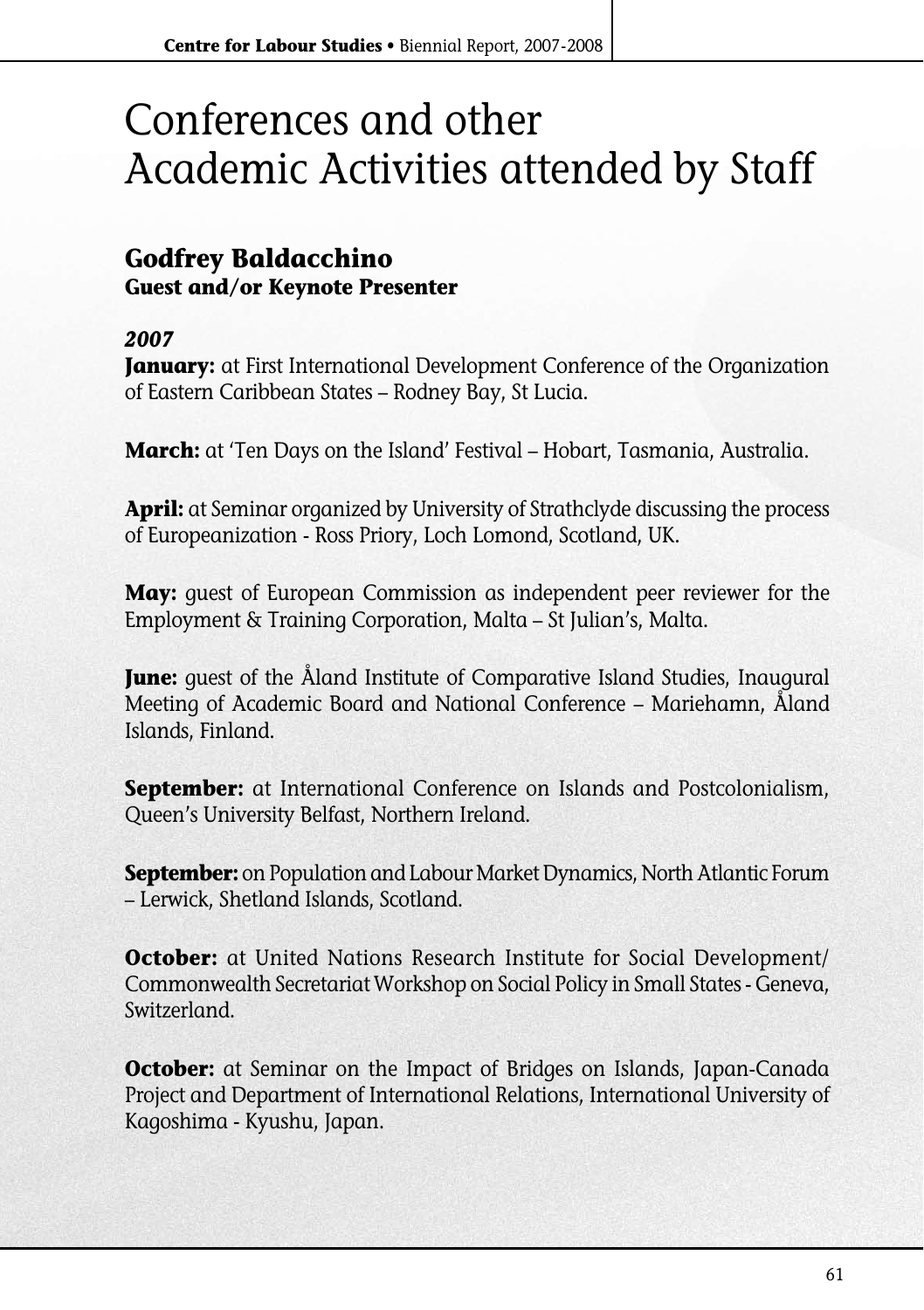**November:** at Inaugural International Conference of the Islands Commission of the International Geographical Union, Taiwan Normal University - Taipei, Taiwan.

#### *2008*

**February:** at Workshop on small states organized by the Centre for International Governance and Innovation (Canada) and the Institute for International Relations, University of the West Indies, St Augustine - Trinidad & Tobago.

**April:** at student workshop, member of plenary panel discussion and workshop moderator at National Metropolis Conference - Halifax, Nova Scotia, Canada.

**May:** at conference on migration and island spaces, directed by Geography Department, University of Lisbon – Angra do Heroismo, Azores, Portugal.

**June:** at international conference on island branding, organized by Åland International Institute for Comparative Island Studies – Mariehamn, Åland Islands, Finland.

**August:** Lecture and Visit to University of San Carlos - Cebu City, Cebu, Philippines: August 2008.

August: at 11<sup>th</sup> International Small Islands Studies Association Conference – Seogwipo City, Jeju Island, South Korea.

**September:** at international conference on Art and Islands - Castle Cornet, St Peter Port, Guernsey, British Isles.

**September:** Academic Coordinator, international conference on Heritage Management and Land Use Conflict on Island Jurisdictions, Charlottetown, Prince Edward Island, Canada.

**October:** on the theme: Economic versus Ecological Development: Lessons from Islands, Japan-Canada Project and Department of International Relations, International University of Kagoshima, Kyushu, Japan.

**October:** at international conference on The Futurability of Islands, Research Institute for Humanity and Nature (RIHN), Kyoto, Japan.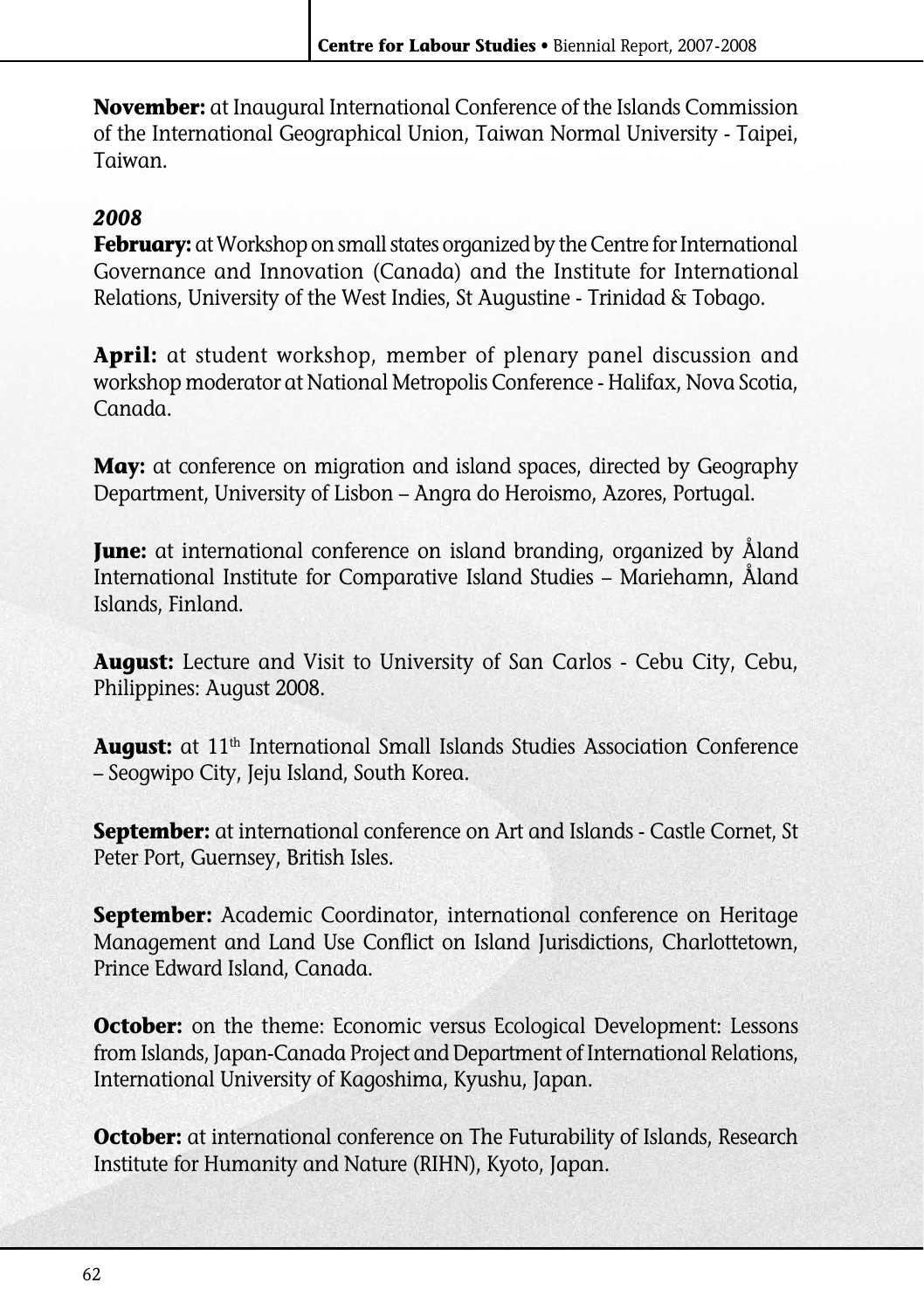**October:** at Public Discussion on the theme 'Bringing the Public into Public Policy' as part of Knowledge in Motion Conference, Memorial University of Newfoundland, St John's, Newfoundland, Canada.

## **Manwel Debono**

Network for European Observatories (NEOs) organised by the Foundation for the Improvement of Living and Working Conditions in Dublin - November 2007.

Consultancy services to the DG Employment and Social Affairs and Equal Opportunities on specific employment issues. Meetings held with Philippe Hatt, Head of Division responsible for Malta and Andrea Mancini, Desk Officer for Malta.

Guest speaker during a discussion programme on TOPIC on the university radio station (April 2008).

Participated in a Leonardo da Vinci project called: European Accreditation Scheme for Careers Guidance Counsellors (EAS), organised by COREP Laboratorio FRAME, Italia. Coordinated the trial scheme among Maltese guidance practitioners (ended May 08).

Consultant for: ESTEEM PROJECT - Empowerment through Study Teaching Enabling Education and Mentoring (This Leonardo da Vinci Project is managed by the Department of Social Policy and Social Work at the University of Malta) *(In Progress).*

Member on the Extracurricular Credits Board.

Represented CLS on Member on the Board of the Master in Counselling offered by the Faculty of Education as CLS representative.

Member of the Career Guidance Forum (hosted within the Ministry of Education).

## **Saviour Rizzo**

'Towards a Knowledge Society: Is Knowledge a Public Good?' organised by the Enlargement of Social Science Research Agenda (ESRA) on 11<sup>th</sup> and 12<sup>th</sup> June 2007.

'Towards Transnational Trade Union Representation ' organised by the Institute of for Social Movement of the Ruhr –Universitat in Bochum Germany, on 5th -6th December 2007.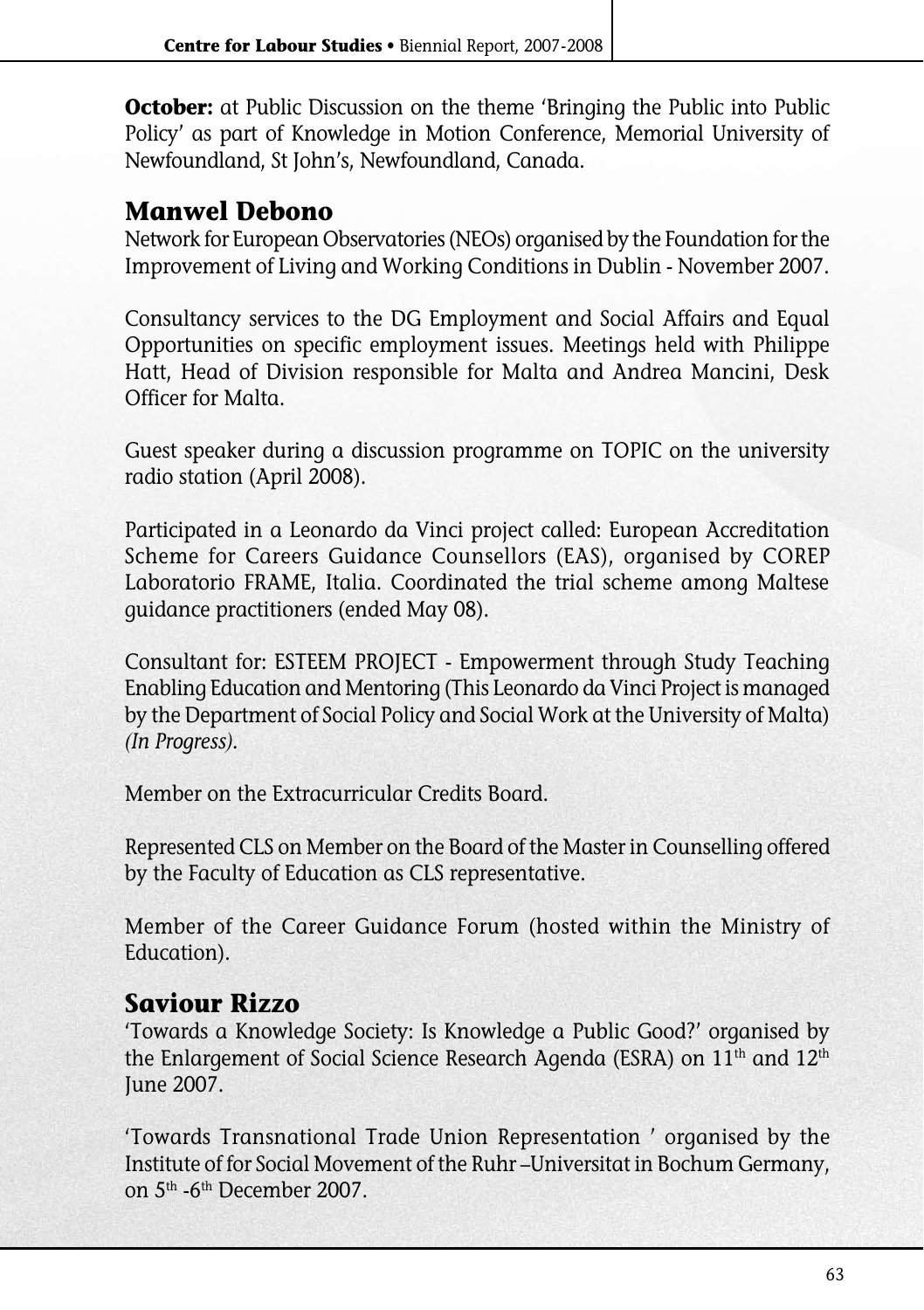'Developments in Employee Involvement' in workshop organised by ETUI-REHS in Brussels on 11th -12th March 2008.

Network of European Observatories Coordination Meeting 13-14<sup>th</sup> November 2008 at the European Foundation for the Improvement or Working and Living Conditions Dublin.

'Workshop on Flexicurity' organised by Forum Malta fl-Ewropa on 18th June 2008.

'Youth Employment Strategy' organised by Employment & Training Corporation on 15<sup>th</sup> February 2008.

'Involving Men in Gender Equality – Think Tank' organised by ETC 23rd October 2007.

'Dealing with Labour Shortages' organised by Malta Employers Association on 28th November 2007.

'Il-Politika Nazzjonali Dwar L-Impjieg u l-Persuni b'Dizabilita' organised by National Commission Persons with Disability on 17<sup>th</sup> October 2007.

'Lejn Hajja Attiva fit-tul: Flimkien x'Nistghu Naghmlu' organized by ETC on 11th December 2007.

'Is-Sahha u S-Sigurta fuq Il-Post tax-Xoghol' organized by the General Workers Union (GWU) on 25<sup>th</sup> January 2008.

'Social Capital' organized by The Social Capital Foundation 21st September-23rd September.

Guest speaker in a conference on "The European Commission's Green Paper:

Modernising Labour Law to meet the Challenges of the 21<sup>st</sup> Century organised by the Malta Employers' Association (MEA) on 15<sup>th</sup> February 2007.

Speaker in a conference on 'Promoting the Values of Occupational Health and Safety' – held in Malta on  $20<sup>th</sup>$  April 2007 by the Institution of Occupational Health and Safety (IOSH) based in UK. The Centre was one of the organizers.

Guest Speaker in conference on 'Il-Haddiema u L-Elezzjoni Generali' organised by Zmienijietna on 16<sup>th</sup> February 2008.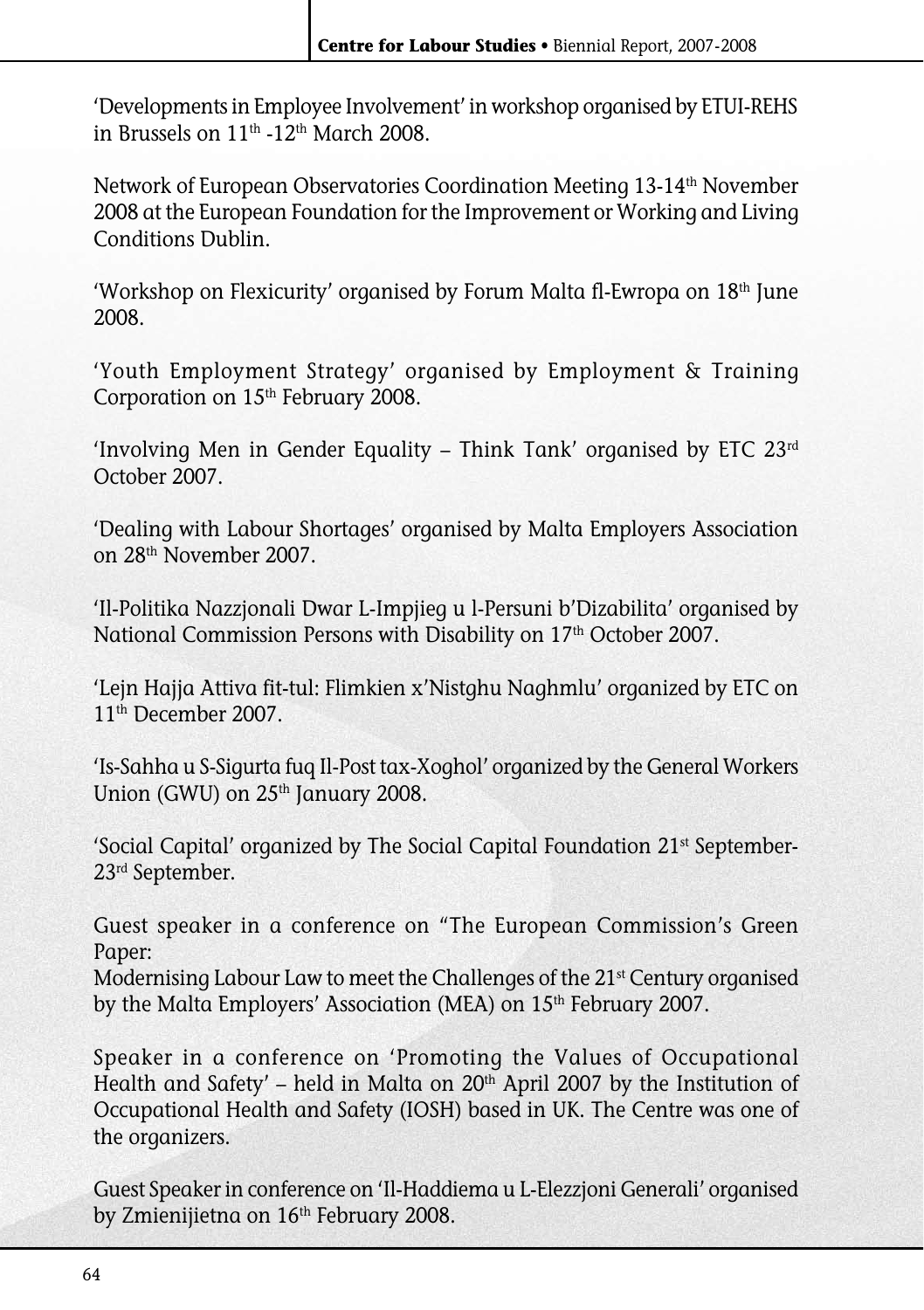Keynote Presenter in 'Valuing All Learning: Framework for the Validation of informal and non-formal learning in Malta' organised by Malta Qualification Council on 27<sup>th</sup> June 2008.

A discussant in a Conference on 'Social Capital' organized by The Social Capital Foundation in Malta on 21<sup>st</sup> to 23<sup>rd</sup> September 2008.

Keynote Presenter on 'Trends in the Labour Market and Changes in the World of Work' during two seminars organised by the Malta Qualification Council to guidance teachers on 8<sup>th</sup> and 29<sup>th</sup> October 2008.

# **Edward Zammit**

- Presented paper entitled **'**Malta: An Emerging Island of Social Dialogue over Competence Development?' at the Ninth International Conference on Human Resource Development, Research and Practice across Europe, University of Lille, France.
- Presented paper entitled 'From Pluralism to Social Dialogue: the Case of Industrial Relations in Malta' at the ISA Conference held at the University of San Francisco, California
- **•** Keynote speaker at conference organised by the Malta Institute of Management in collaboration with the European Management Association on 'The European Manager: A Comparative Project carried out in Germany, Lithuania, Malta, Spain and the UK.
- Delivered lecture on 'Social Change in Malta' as part of a course on Catholic Social Thought at The Catholic Institute, Floriana.
- Interviewed on Super One Radio, Campus FM Radio and Malta Today regarding developments in the world of work and on the current state of trade unions in Malta.
- Deputy Dean, Faculty of Economics, Management & Accountancy.
- Head, Department of Tourism Studies.
- Member of Faculty Board, FEMA.
- FEMA Representative on the University's M.Phil / Ph.D. Committee.
- Chairman, Employment Relations Board.